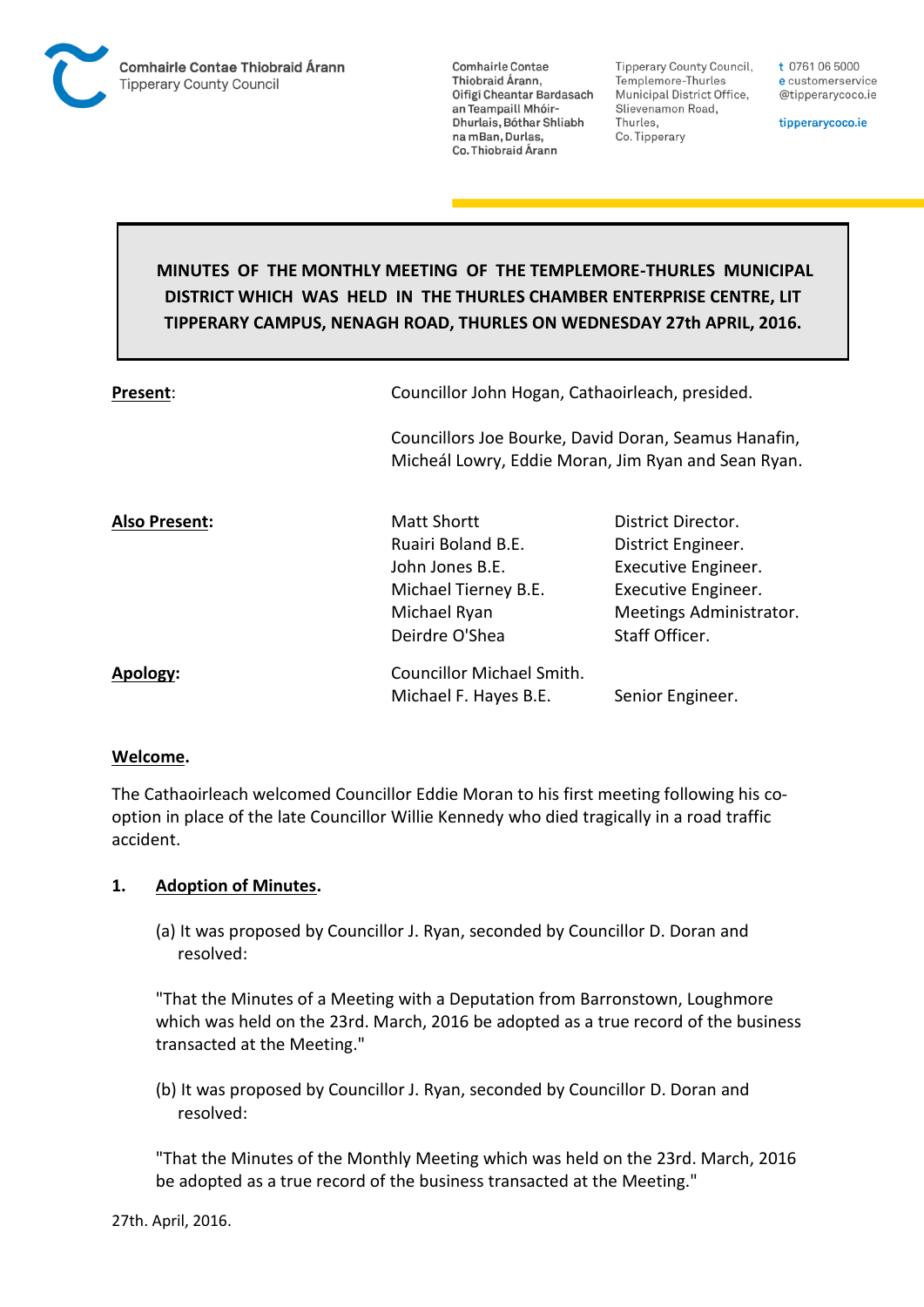

Tipperary County Council. Templemore-Thurles Municipal District Office, Slievenamon Road, Thurles, Co. Tipperary

t 0761 06 5000 e customerservice @tipperarycoco.ie

tipperarycoco.ie

## **2. Community & Economic Development.**

Ms. Áine McCarthy, Tourism Officer and Róisín O'Grady, Heritage Officer were in attendance for this item.

Áine McCarthy circulated a report on Community and Economic Development and she outlined the activities / progress to date in the following areas:

- **EXEC** Local Community Development Committee.
- **Strategic Projects Unit.**
- Economic Development.
- **Tourism.**
- **Local Enterprise Office.**
- **Tipperary Sports Partnership & FAI.**
- **Tipperary County Museum.**
- **Arts**

Róisín O'Grady gave an update on the projects / events in Tipperary to mark the Centenary of the 1916 Easter Rising and she referred to the publication of "County Tipperary in 1916 - a history in 40 documents" by Denis G. Marnane and Mary Guinan Darmody, Tipperary Studies, Tipperary County Council Library Service which has proved to be very popular with schools and the community at large.

Members made the following comments / observations in relation to the Presentation:-

- Position in regard to the application submitted by Thurles Chamber under the Diaspora Grant.
- Efforts need to be made to bring the Derrynaflan Chalice back for display in the Thurles Area.
- Replacement of member of staff in Tipperary Sports Partnership during maternity leave.
- Concern at the closure of the Tourist Office in Nenagh.
- It is difficult for communities to implement projects to promote Holycross Abbey due to the cumbersome time restrictions which are applied to grant applications in having work completed.
- $-$  The importance of maintaining a record of events that take place in Tipperary in commemoration of the Centenary of the 1916 Easter Rising.
- The need to attract tourists across the County.
- The importance of promoting Thurles as the birthplace of the G.A.A.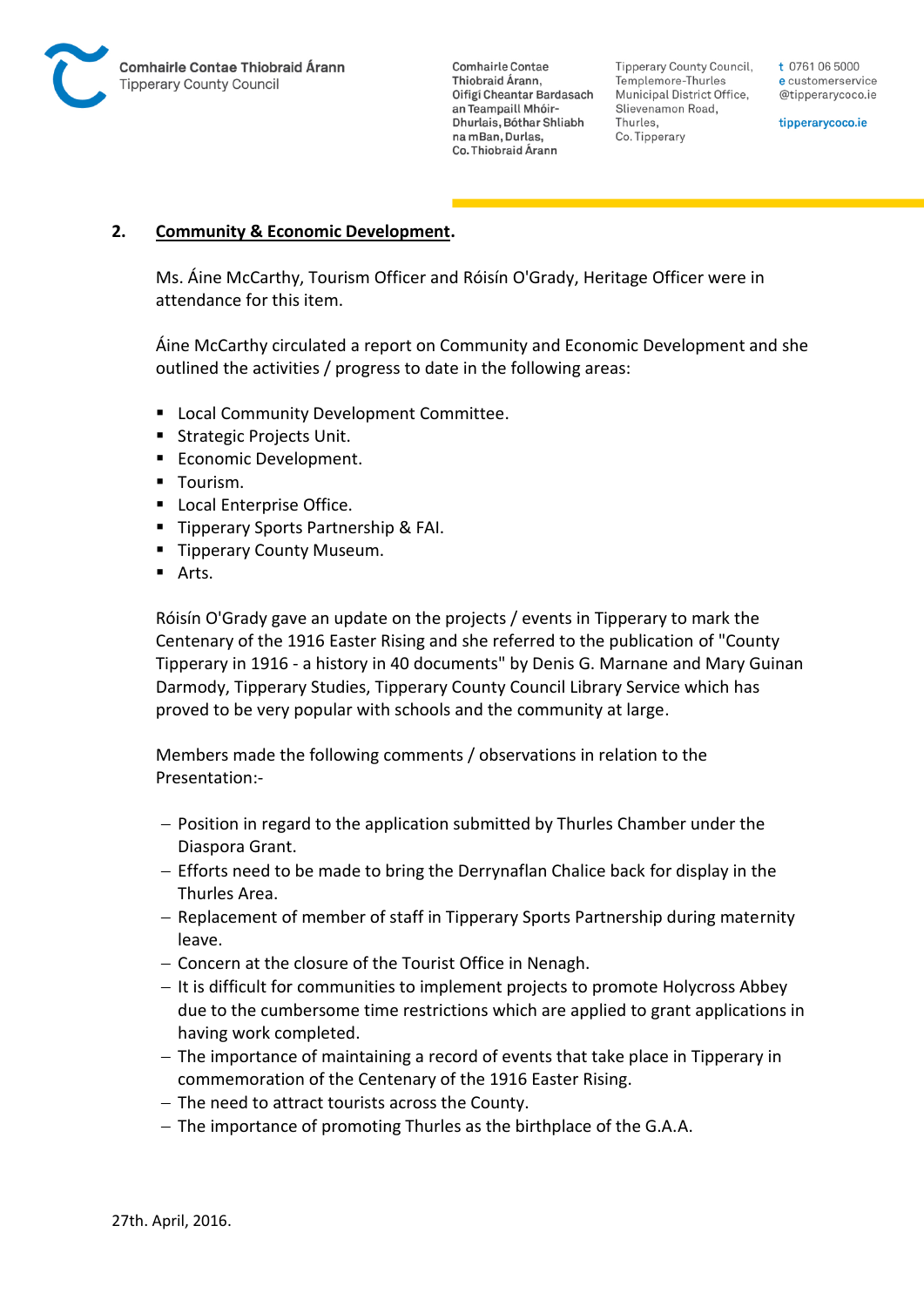Tipperary County Council. Templemore-Thurles Municipal District Office, Slievenamon Road, Thurles, Co. Tipperary

t 0761 06 5000 e customerservice @tipperarycoco.ie

tipperarycoco.ie

 Write to the Department of the Environment, Community & Local Government requesting that the carbon tax be removed from peat products as it is having a detrimental effect on Bord na Móna who is a large employer in the County.

Áine McCarthy confirmed that:

- $-$  A commitment has been given by Fáilte Ireland to open the Tourist Office in Nenagh for 11 weeks during the Summer period, which will then be reviewed.
- Ireland's Ancient East is the key component used to promote tourism in Tipperary and two substantial grant schemes will be announced by the Department of Transport, Tourism and Sport which Tipperary County Council will pursue.
- The application submitted by Thurles Chamber under the Diaspora Grant Scheme will be followed up.
- $-$  The other points raised will be referred to the relevant parties for consideration.

The Cathaoirleach and Members thanked Áine McCarthy and Róisín O'Grady for their Presentations and Áine and Róisín left the Meeting.

## **3. To consider the Manager's Report under Part 8 of the Planning & Development Act 2000 on the Liberty Square Refurbishment / Development of a Car Park in Thurles.**

The District Director advised that there is a delay in the completion of the Manager's Report under Part 8 of the Planning & Development Act 2000 on the Liberty Square Refurbishment / Development of a Car Park in Thurles as an architectural survey needs to be undertaken on the protected structures in the proposed car parking area and that the Report will be brought before the Members for consideration at the earliest possible date.

## **4. Appointment of Drainage Committees.**

The Meetings Administrator outlined the background to the Drainage Area Committees that existed within the Municipal District and named the non Councillors who served on the former Committees.

It was agreed that contact would be made with the former non Councillors and names of landowners put forward at the Meeting to ascertain their interest in serving on the Drainage Committees.

It was further agreed that each Councillor will serve on 2 Committees as follows:

The Black River: Councillors D. Doran, J. Hogan, S. Ryan.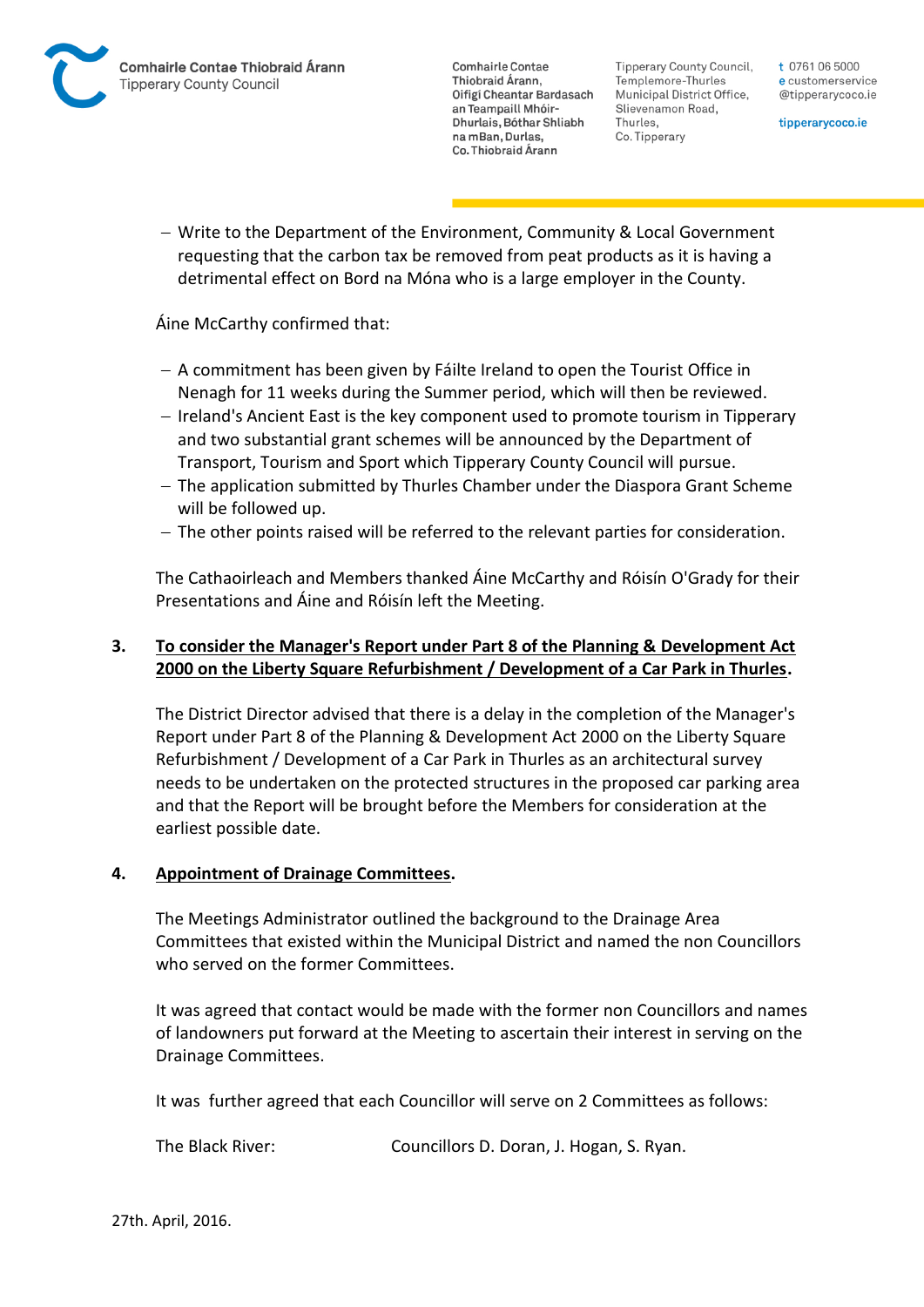

Tipperary County Council. Templemore-Thurles Municipal District Office, Slievenamon Road, Thurles, Co. Tipperary

t 0761 06 5000 e customerservice @tipperarycoco.ie

tipperarycoco.ie

| The Clodiagh:            | Councillors M. Lowry, J. Ryan, M. Smith.                                |
|--------------------------|-------------------------------------------------------------------------|
| The Cromogue:            | Councillors S. Hanafin, J. Ryan, M. Smith.                              |
|                          | The Farneybridge/Ballinahow: Councillors S. Hanafin, M. Lowry, S. Ryan. |
| The Goul:                | Councillors J. Bourke, D. Doran, E. Moran.                              |
| Roscrea/Templemore Area: | Councillors J. Bourke, J. Hogan, E. Moran.                              |

## **5. Payment of Grants - Residents Associations and Sports / Voluntary Groups.**

The Meetings Administrator confirmed that:

- 1. 5 Tidy Towns Committees have not reapplied this year and 3 new applications have been submitted for Ballysloe, Gortnahoe and Holycross under the Tidy Towns Grant Scheme.
- 2. 5 Burial Ground Committees that obtained a grant last year have not submitted an application under the 2016 Burial Ground Grant Scheme.
- 3. 103 applications have been received under the General Grant Scheme for Residents Associations, Sports Clubs for the provision of playing facilities for young people and other Voluntary Groups which is an increase of 18 on last year and the grant amounts to Residents Associations need to be reviewed on the basis of the size of open space to be maintained in each estate. The budget of €45,000 includes €15,000 as agreed from the General Municipal Allocation.
- 4. Recommendations on the payment of grants will be brought before the next Meeting.

It was agreed that every effort will be made to contact the Committees who have not reapplied to date this year.

The District Director confirmed, in response to a query raised by the Cathaoirleach regarding the cost of opening / closing graves, that a full review is currently being undertaken on all burial grounds in the County and that a Burial Ground Policy will be brought before the Water & Environment Strategic Policy Committee in the next few months.

The Meetings Administrator pointed out that there are Bye-Laws in place for St. Patrick's Cemetery, Thurles which require Council Staff to open/close the graves.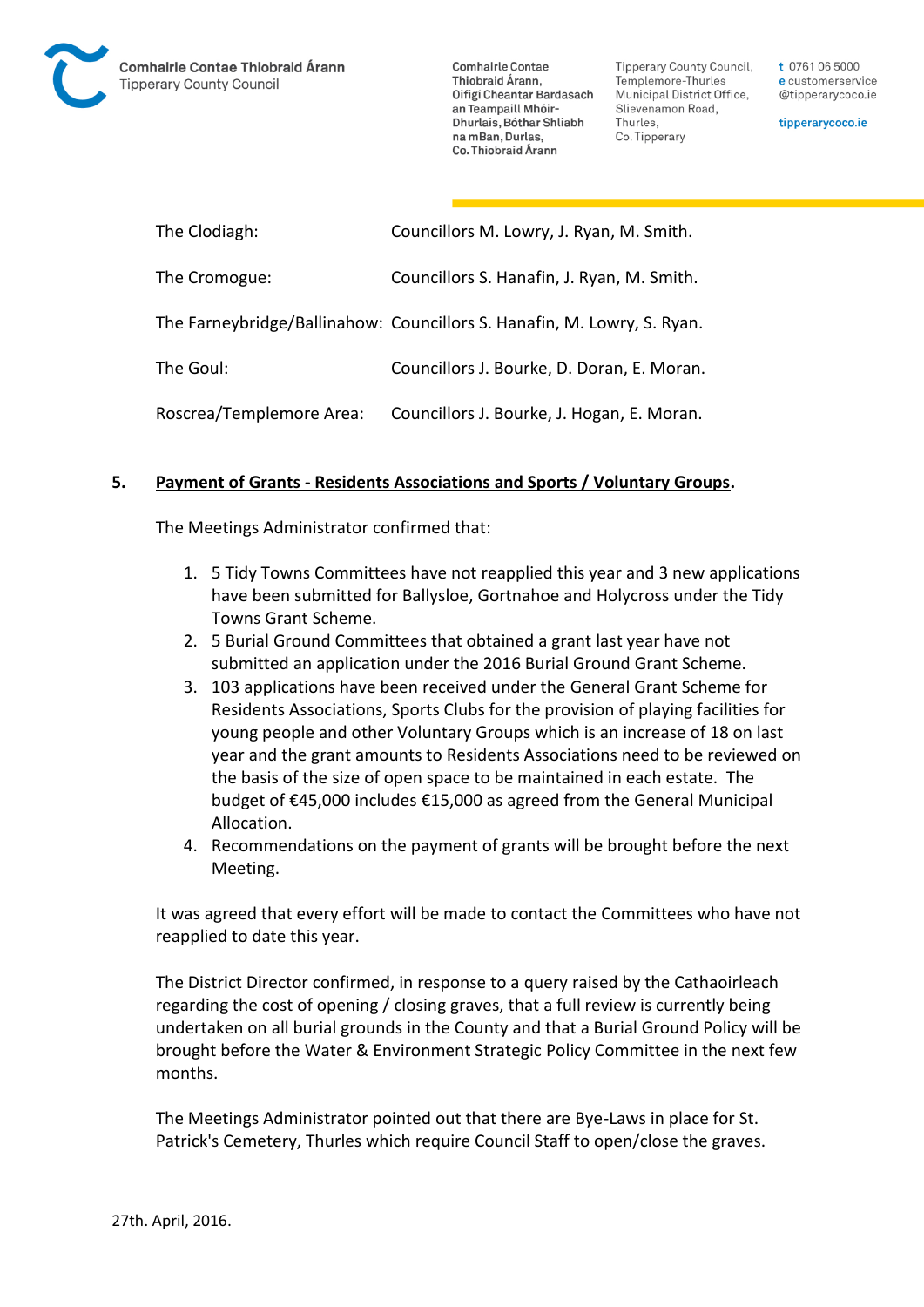

Tipperary County Council. Templemore-Thurles Municipal District Office, Slievenamon Road, Thurles, Co. Tipperary

t 0761 06 5000 e customerservice @tipperarycoco.ie

tipperarycoco.ie

### **6. Schedule of Municipal District Works 2016.**

A report on the expenditure to date under the Schedule of Municipal District Works 2016 was circulated at the Meeting.

The District Engineer confirmed that:-

- Tenders have been invited to undertake strengthening and surface dressing improvements under the 2016 Roadworks Programme and that work will commence in Thurles and Roscrea in the next few weeks.
- 23 applications have been received under the Community Involvement Scheme and the budget is €80,000.00.
- Improvements will commence on the road at Killinan, Thurles circa 23rd. May, 2016

Members raised the following issues:-

- The cycle lanes installed at Clongour, Thurles should be removed as the road is unsuitable.
- Renew the double yellow lines at each side of the entrance to Cabragh Court Housing Estates, Thurles which were removed when the cycle lanes were installed on Cabra Road.
- Fill the potholes on roads at Koolkip / Horse & Jockey, Killea, The Islands/Loughmore, Roardstown/Drom and Illeigh near the Church.
- Complete the footpath outside the Community Centre, Littleton.
- Update on flooding at Barronstown, Loughmore.
- The need to pursue landowners who are not cutting hedges that are interfering with road users.
- The hedge that was cut in conjunction with the road improvements at Ballyroan, Borrisoleigh is beginning to encroach on road users.

The District Director undertook to examine the suitability of the cycle lanes on Clongour, Thurles.

The District Engineer pointed out that clarification is required on whether double yellow lines can be laid where cycle lanes are located and he explained that drainage works have to be undertaken prior to installation of the footpath outside the Community Centre, Littleton.

John Jones, Executive Engineer pointed out that:-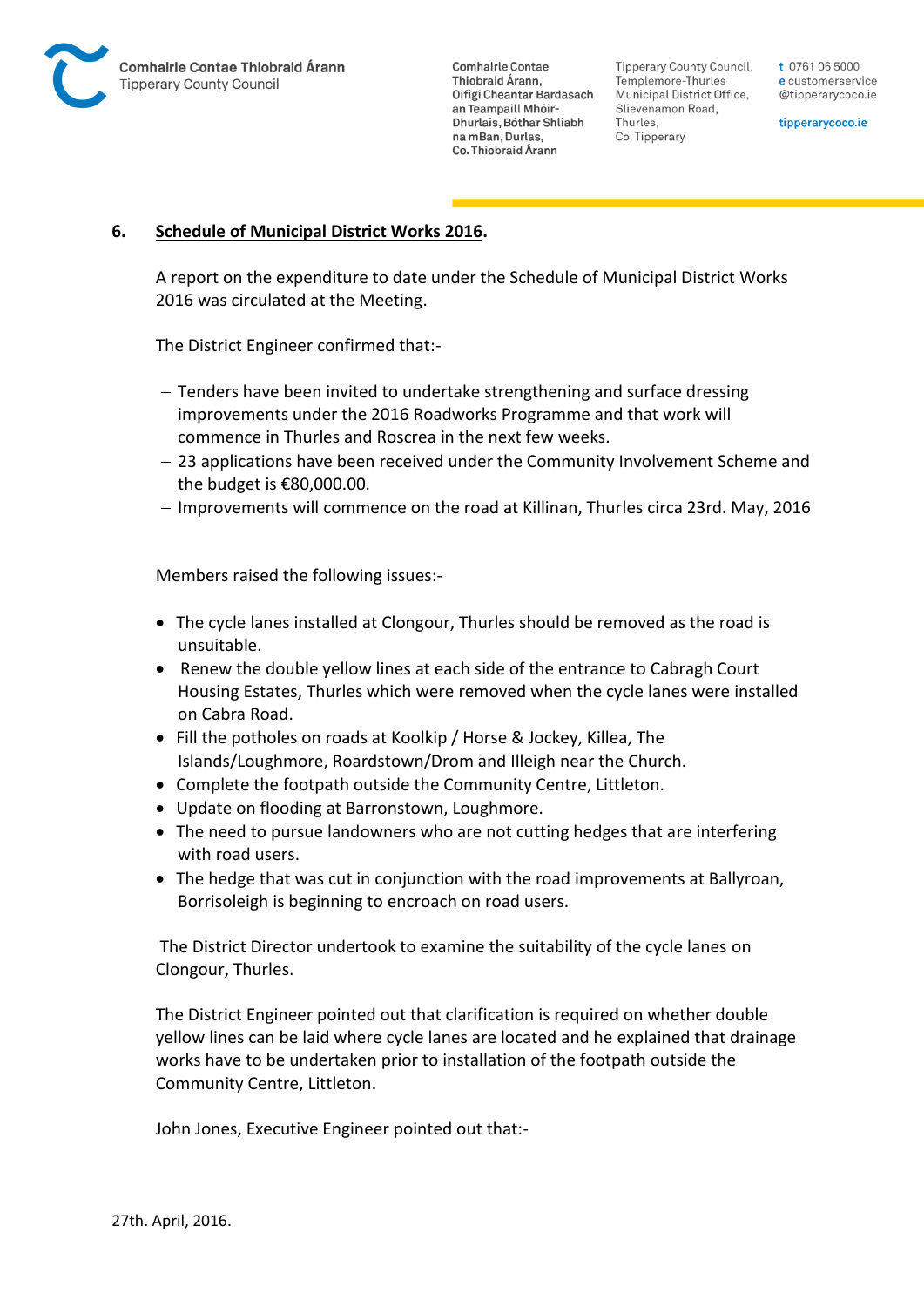

**Tipperary County Council,** Templemore-Thurles Municipal District Office, Slievenamon Road, Thurles, Co. Tipperary

t 0761 06 5000 e customerservice @tipperarycoco.ie

tipperarycoco.ie

- Margaret Brolan's house at Barronstown, Loughmore is located in a saucer in the landscape and that during heavy rainfall periods, the water flows into her property from the land to the rear of her house and from a spring located on land across the road.
- The solution identified involves the installation of drainage to the rear of Margaret Brolan's house for approximately 1km at a cost of between €200,000.00 - €250,000.00 and the goodwill of landowners would be required to undertake the works.
- Two applications were submitted to the Office of Public Works to undertake the drainage works which were unsuccessful and the District Engineer has recently applied again for funding.
- Residents have been advised to install a pump in the honeycomb system during prolonged heavy rainfall.
- Further contact is being made with landowners who have not cut hedges adjoining public roads.
- The Council is actively patching roads since the weather improved two weeks ago.

## **7. Update on Projects.**

| Thurles Town Park.                                                                      | The official opening of Thurles Town Park<br>will take place at 3.00pm today followed by<br>refreshments in The Source Arts Centre.               |
|-----------------------------------------------------------------------------------------|---------------------------------------------------------------------------------------------------------------------------------------------------|
| Liberty<br>Square<br>Refurbishment<br>and<br>development<br>οf<br>a<br>carpark.         | This was dealt with under Item No 3 on the<br>Agenda.                                                                                             |
| Extension<br>and<br>to<br>Refurbishment of the<br>Offices at Castle Avenue,<br>Thurles. | The contract is progressing very well within<br>the Work Programme and a site visit will be<br>organised for the Members at an early<br>date.     |
| Repairs / Improvements<br>to Templemore Town<br>Hall                                    | A meeting has been arranged with the<br>Conservation Architect in regard to the<br>priority works to be undertaken<br>to<br>Templemore Town Hall. |
| Templemore Town Park<br>Extension.                                                      | It was agreed to defer consideration of the<br>sketches / layouts for the additional land<br>purchased until the next Monthly Meeting.            |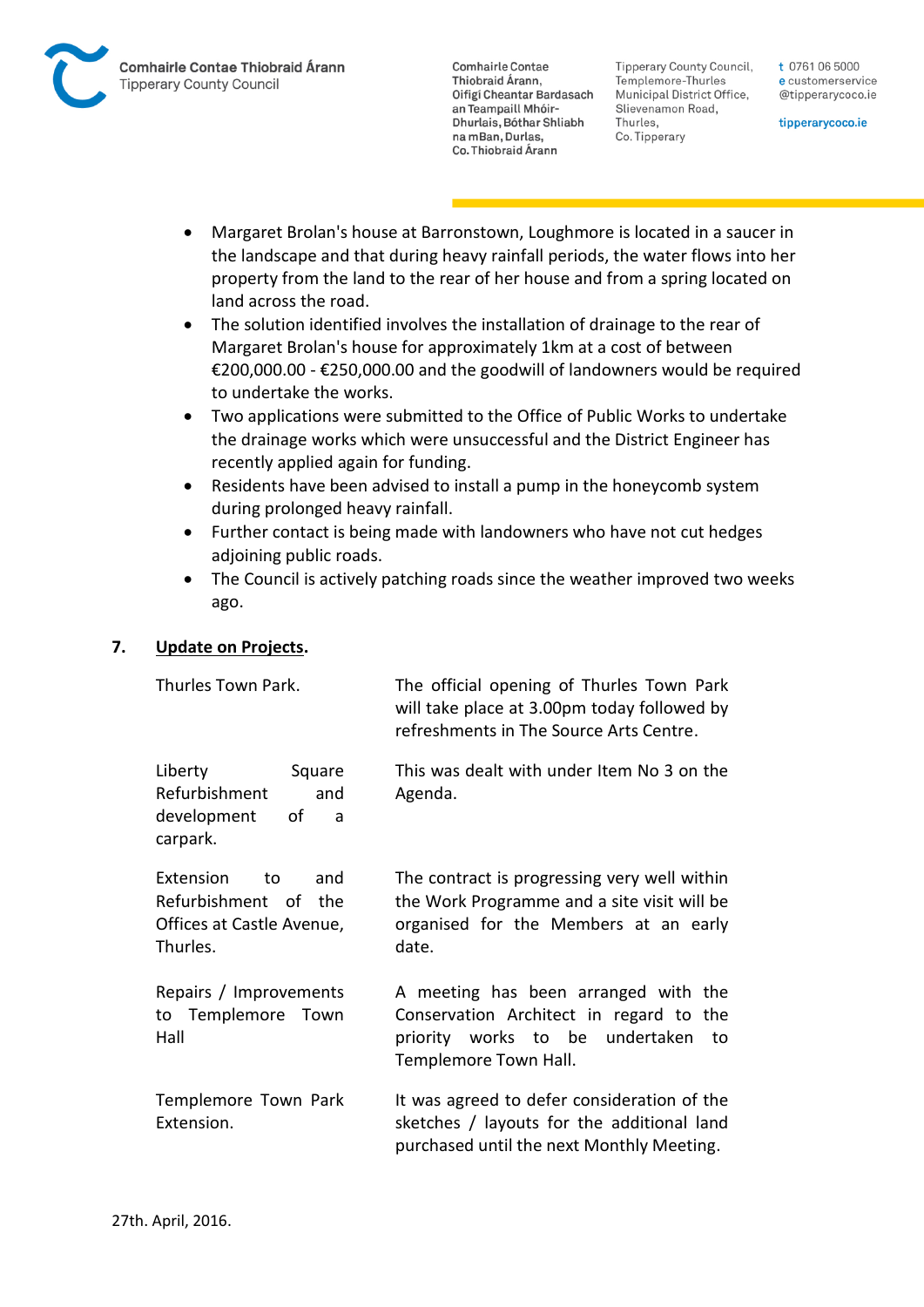

Tipperary County Council, Templemore-Thurles Municipal District Office, Slievenamon Road, Thurles, Co. Tipperary

t 0761 06 5000 e customerservice @tipperarycoco.ie

tipperarycoco.ie

| Village<br>Enhancement<br>Works.                                                                       | Tenders have been invited for footpath<br>improvement works at Gortnahoe and Inch<br>and the latest date for receipt of tenders is<br>12noon on Wednesday 4th. May, 2016.                                                                                                                                                                                                                                                                                       |
|--------------------------------------------------------------------------------------------------------|-----------------------------------------------------------------------------------------------------------------------------------------------------------------------------------------------------------------------------------------------------------------------------------------------------------------------------------------------------------------------------------------------------------------------------------------------------------------|
| Enhancement<br>Rocrea<br>Scheme<br>and<br>Roscrea<br>Traffic<br>and<br>Plan<br>Transportation<br>2016. | Tender documents are being finalised for<br>the engagement of a Consulting Engineer<br>prepare the Roscrea Traffic and<br>to<br>Transportation Plan 2016 and the closing<br>date for receipt of tenders is 12noon on<br>Wednesday 11th. May, 2016. The<br>successful Consultants will be required to<br>work closely with the Landscape Architect<br>Led Design Team who will be appointed<br>shortly to prepare designs for the Roscrea<br>Enhancement Scheme. |
| Carpark at St. Patrick's<br>Cemetery.                                                                  | A draft layout plan for the carpark has been<br>completed. There are some boundary /<br>entrance issues that are currently being<br>addressed. Plans and specification for the<br>Part 8 Process are currently being finalised<br>in-house by the technical staff.                                                                                                                                                                                              |

#### **8. Notices of Motion.**

#### **a) Notice of Motion in the name of Councillor Jim Ryan.**

Councillor Jim Ryan formally moved the following Notice of Motion in his name:

"I am calling on this Council to carry out road safety works on both Turtulla Cross and Killinan Cross to include the installation of lighting, extra road markings, extra signage and reduced speed limits along with, if necessary, proper and more safe road alignment works."

Councillor J. Ryan referred to the number of fatalities and serious accidents that have occurred at Turtulla Cross since it was last examined by Transport Infrastructure Ireland and he asked that additional signage be provided from Archerstown Industrial Estate warning of the approaching junction.

Councillor D. Doran seconded the Motion and there was broad support from the other Members.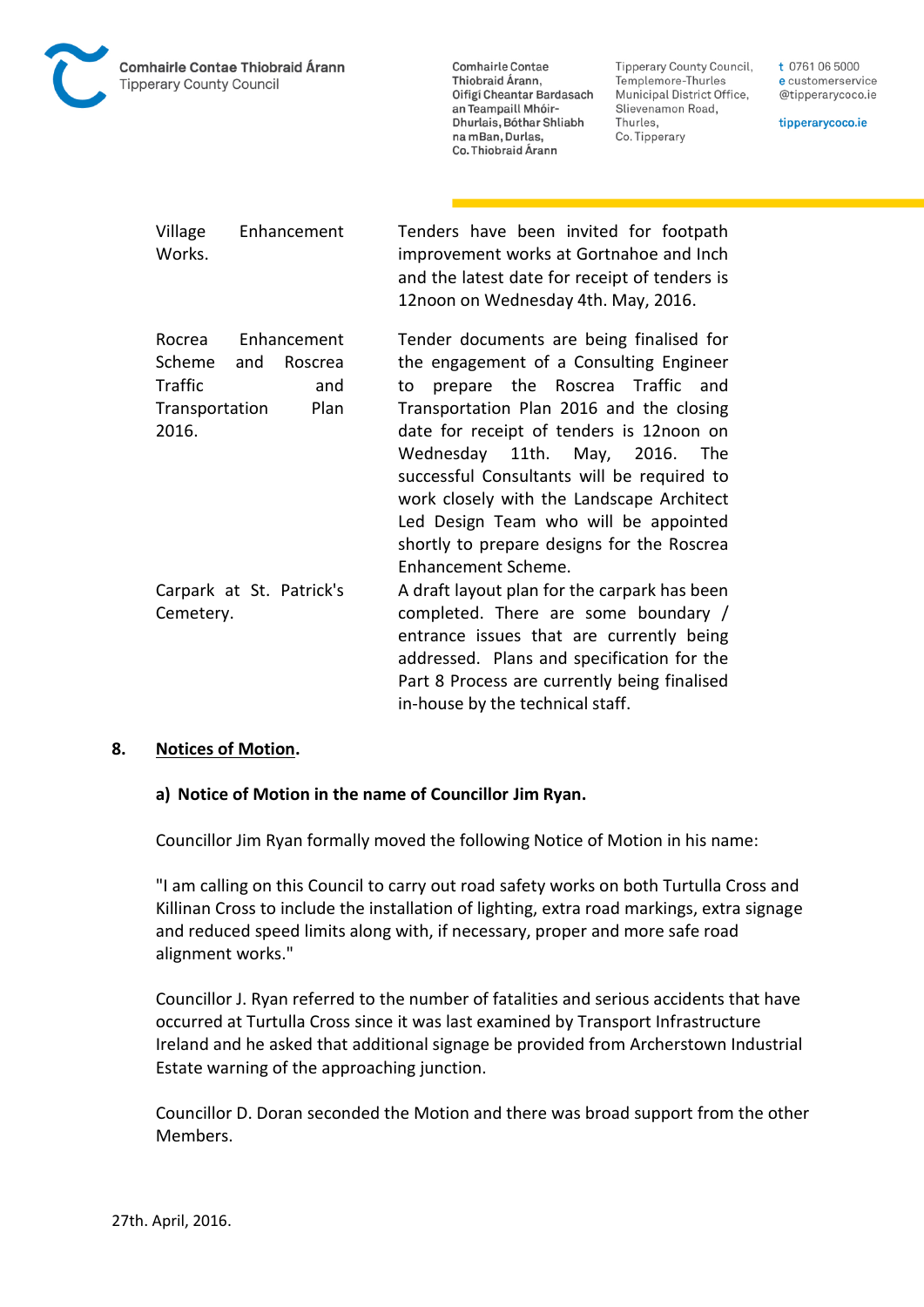Tipperary County Council. Templemore-Thurles Municipal District Office, Slievenamon Road, Thurles, Co. Tipperary

t 0761 06 5000 e customerservice @tipperarycoco.ie

tipperarycoco.ie

The District Engineer confirmed that the Road Safety Officer, Transport Infrastructure Ireland carried out a further inspection of the junction a number of weeks ago and that substantial funding is required from the Department of Transport, Tourism & Sport to realign the road at the junction of Killinan.

The Meetings Administrator pointed out, in response to concerns from the Members, that the Notices of Motion are referred to the appropriate Directorate when they are received by the Municipal District.

## **b) Notice of Motion in the joint names of Councillor Sean Ryan and Councillor John Hogan.**

Councillor Sean Ryan formally moved the following Notice of Motion in his name and on behalf of the Cathaoirleach:

"That this Council would support the installation of a gate and footpath improvements at Templemore Cemetery."

Councillor S. Ryan pointed out the difficulty older people have in negotiating the footpaths in St. Joseph's Old Cemetery, Templemore due to their poor condition.

The Cathaoirleach urged the Council to replace the pedestrian gate which will also prevent dogs from entering the cemetery.

Councillor J. Bourke referred to five trees that need attention in the graveyard.

John Jones, Executive Engineer agreed to examine the issues raised.

## **c) Notice of Motion in the name of Councillor David Doran.**

Councillor D. Doran formally moved the following Notice of Motion in his name:

"I am calling for the current cctv cameras in Thurles to be upgraded and extended to take in other areas of the town including Thurles Town Park."

Councillor D. Doran pointed out that some of the cameras in Thurles do not appear to be in working order and the Gardaí have recommended that the system be upgraded.

Councillor S. Ryan indicated that the insurance on CCTV systems is cost prohibitive for communities and should be included under the Council's insurance policy.

The Meetings Administrator confirmed that:-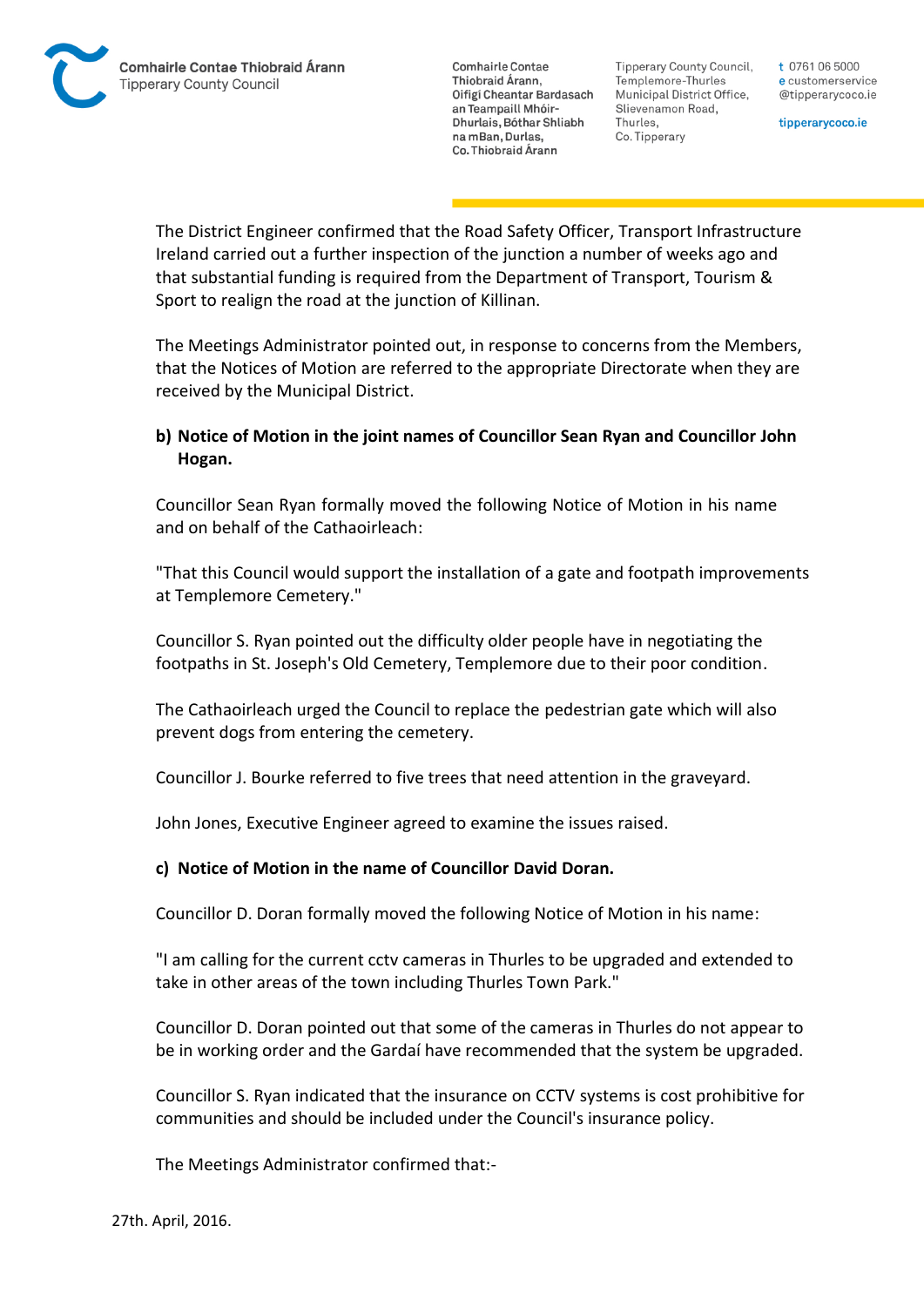

Tipperary County Council. Templemore-Thurles Municipal District Office, Slievenamon Road, Thurles, Co. Tipperary

t 0761 06 5000 e customerservice @tipperarycoco.ie

tipperarycoco.ie

- The Thurles CCTV system was provided under the Community Based CCTV Scheme administered by Pobal which is no longer in operation and that the cameras which are in working order are of a higher specification that what was required under the Scheme. There is a maintenance agreement in place for the system.
- Tenders have been invited for the provision of CCTV in Thurles Town Park.
- The Community & Economic Development Section is currently undertaking a review on existing community based CCTV and requests for the installation of systems in the County.
- The issues raised by the Members will be referred to the Directorate of Community & Economic Development.

## **9. Correspondence.**

## (a) Tipperary Early Payment Scheme for Rates 2016.

The Meetings Administrator advised that the Finance Section has requested the support of the Members in promoting the Tipperary Early Payment Scheme for Rates 2016 which provides for a 5% discount to ratepayers who pay their rates in full by 30th. September, 2016. It was noted that the latest date for receipt of applications has been extended to the 31st. May, 2016.

## **10. Vote of Congratulations / Sympathy.**

The Cathaoirleach extended a Vote of Congratulations to the Meetings Administrator who will retire on Friday after almost 46 years service with the Council. He referred to the many fine qualities that Michael portrayed during the course of his distinguished career, the prudent manner in which he managed the finances of the former Thurles Town Council and the Municipal District and the legacy he leaves behind in the numerous capital projects such as Thurles Town Park that he brought to fruition.

The other Members endorsed his comments and wished him well in his retirement.

The Meetings Administrator thanked the Members for their comments and he spoke of the fulfilment and enjoyment that he derived from his role during his long service with the Council.

The District Director confirmed that a retirement function will be held for Michael in The Source Arts Centre on Friday 13th. May, 2016 at 7.00 pm.